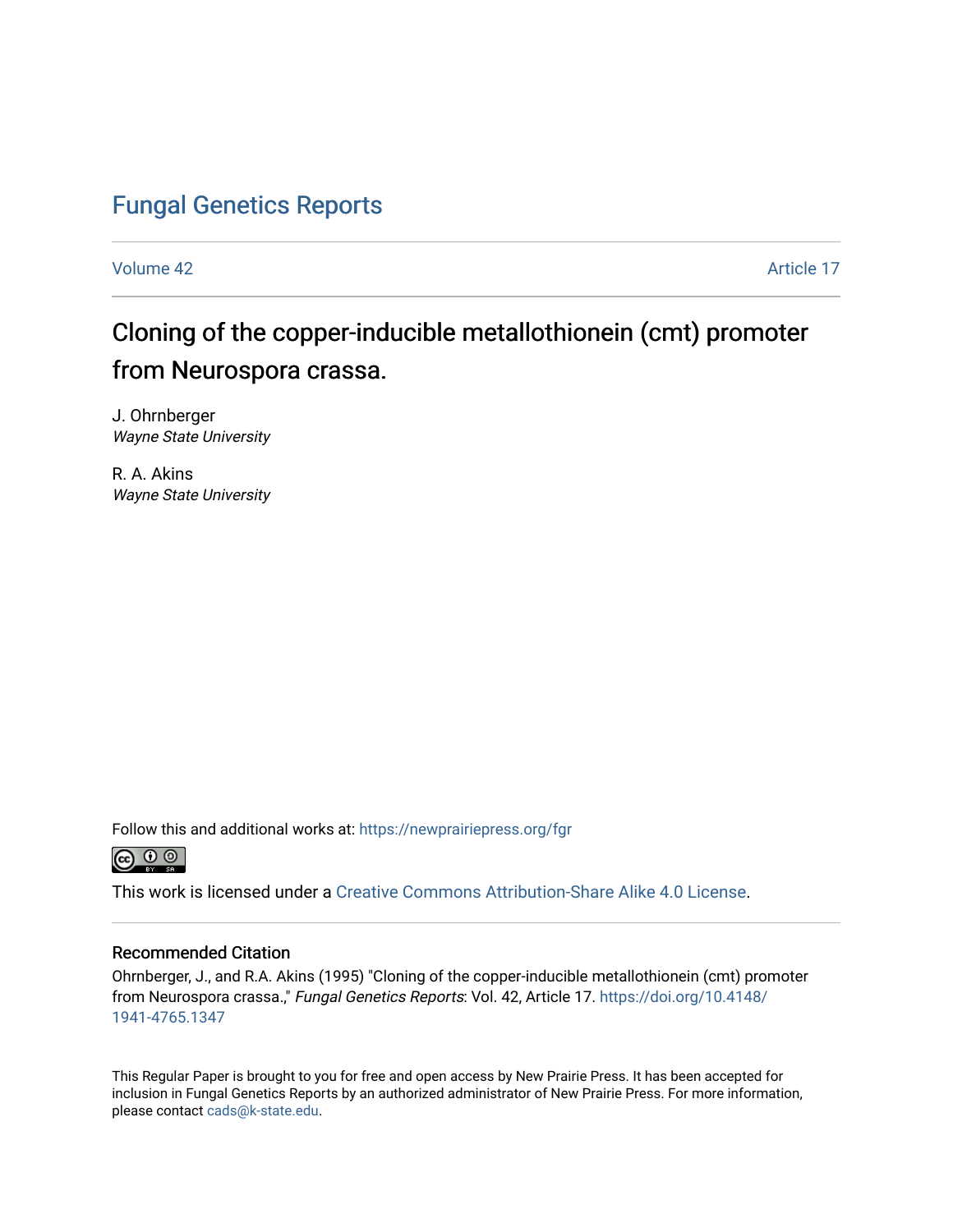## Cloning of the copper-inducible metallothionein (cmt) promoter from Neurospora crassa.

#### Abstract

There are only a limited number of vectors with inducible promoters that are convenient for in vivo expression in Neurospora crassa. Promoters have been identified and cloned that are induced with bluelight (bli-4; Pietschmann et al 1991 Fungal Genetics Newsl. 38:85-6) or by quinic acid (qa-2; Campbell et al 1994 Fungal Genetics Newsl. 41:20-1). Constitutive promoters have also been used, derived from the beta-tubulin gene bml (Nakano et al 1993 Fungal Genetics Newsl. 40:54-6). The glucose-repressible promoter of grg-1 has also been used (Nakano ibid; Pall and Brunelli 1994 Fungal Genetics Newsl. 41:63-4). The promoter of the N. crassa copper metallothionein gene (cmt) is capable of induction levels of at least 100-fold (Munger et al. 1987 J. Biol. Chem. 262:7363-7) and has been used to express tyrosinase and laccase (Kupper et al. 1990 Curr. Genet. 18:331-5; Schilling et al. 1992 Curr. Genet. 22:197-203).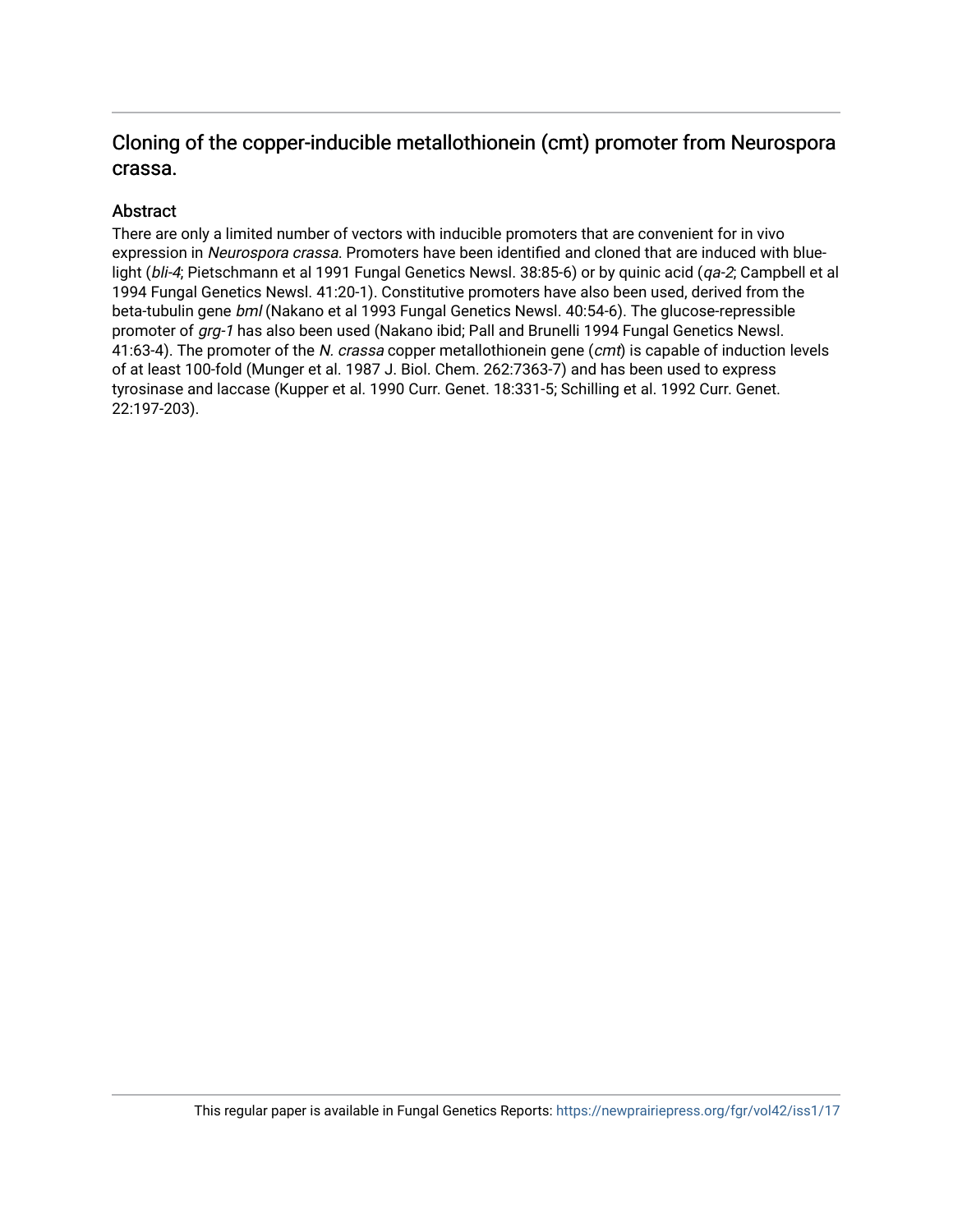### **Cloning of the copper-inducible metallothionein (***cmt***) promoter from** *Neurospora crassa***.**

#### *J. Ohrnberger and R. A. Akins, Department of Biochemistry, Wayne State University, Detroit MI 48201*

There are only a limited number of vectors with inducible promoters that are convenient for in vivo expression in *Neurospora crassa*. Promoters have been identified and cloned that are induced with blue-light (*bli-4*; Pietschmann et al 1991 Fungal Genetics Newsl. 38:85-6) or by quinic acid (*qa-2*; Campbell et al 1994 Fungal Genetics Newsl. 41:20-1). Constitutive promoters have also been used, derived from the beta-tubulin gene *bml* (Nakano et al 1993 Fungal Genetics Newsl. 40:54-6). The glucose-repressible promoter of *grg-1* has also been used (Nakano ibid; Pall and Brunelli 1994 Fungal Genetics Newsl. 41:63-4). The promoter of the *N. crassa* copper metallothionein gene (*cmt*) is capable of induction levels of at least 100-fold (Munger et al. 1987 J. Biol. Chem. 262:7363-7) and has been used to express tyrosinase and laccase (Kupper et al. 1990 Curr. Genet. 18:331-5; Schilling et al. 1992 Curr. Genet. 22:197-203).

The use of the *cmt* promoter could enhance studies where selective expression is essential. Unfortunately, published vectors are no longer available. Our laboratory has undertaken the reisolation of the promoter in a convenient construct. A partial sequence of the *cmt* loci was published and deposited in EMBL database (#X03009). From this, four primers were constructed (Figure 1A) to generate PCR fragments 1 kb (primers 1 to 4), 700 bp (primers 1 to 3), and 400 bp (primers 2 to 4) using genomic DNA from wild-type strain 74A as a template. Each fragment cross- hybridized with the others, suggesting that each derived from overlapping chromosomal regions.



**Figure 1**. The copper-inducible metallothionein (cmt) gene. A. Primers used to amplify the region from genomic DNA. Primers, 5 ->3 :

.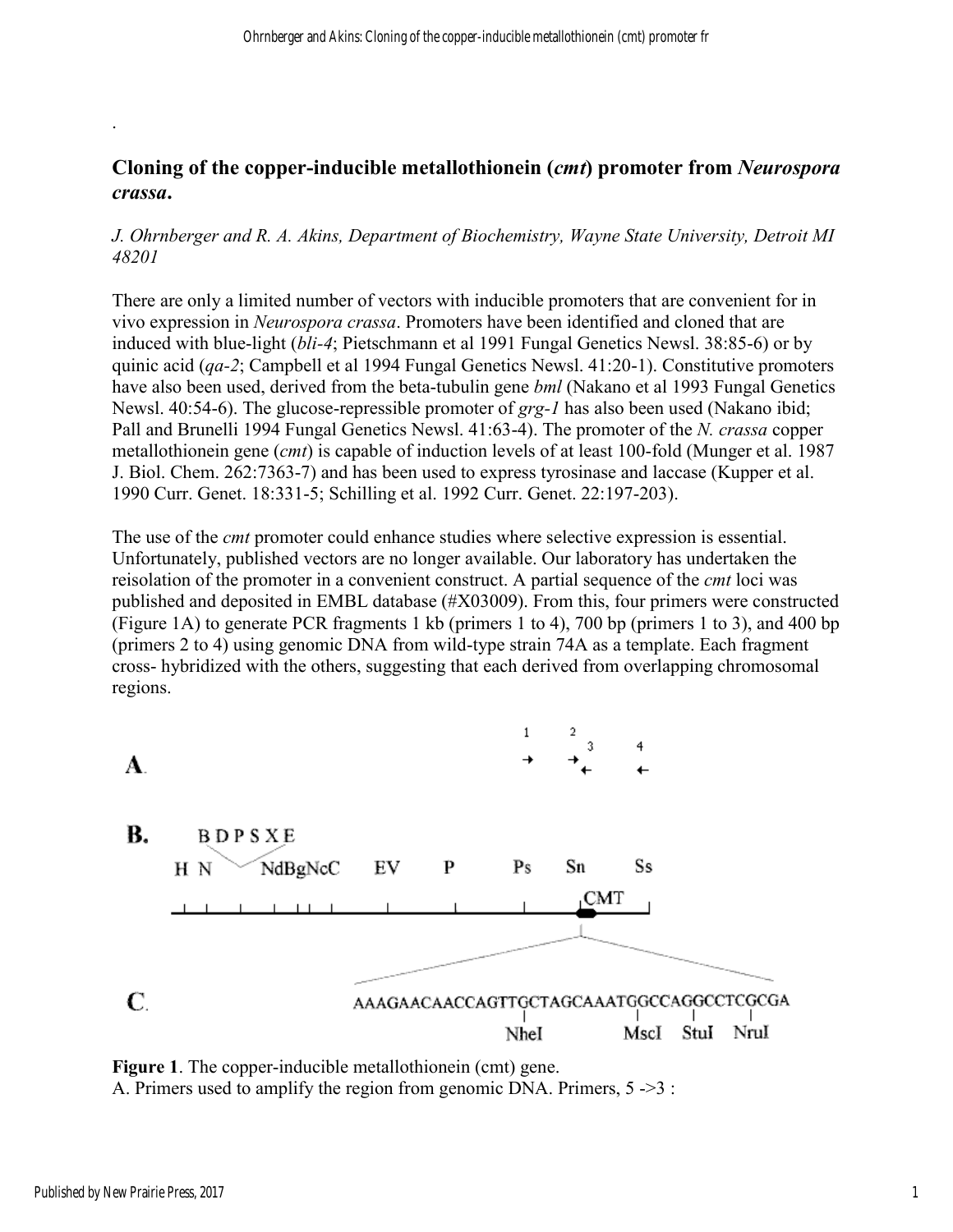1,GACATCACATGAACATTGCA; 2, GGCGCTTCTTCCTGCAACTGCGGCTCTGGC ; 3, AAGATGGGATCGGACAGGCG; 4, CGGGCGTTGTCATCACAG. Primers are positioned relative to the restriction fragment in panel B corresponding to the relevant region of genomic DNA.

B. Restriction map of a 4.1 kb region of cosmid G9:12G Restriction enzymes: H, *Hin*dIII; N, *Not*I; B, *Bam*HI; D, *Dra*I; P, *Pvu*I; S, *Sph*I; X, *Xho*I; E, *Eco*RI; Nd, *Nde*I; Bg, *Bgl*II; Nc, *Nco*I; C, *Cla*I; EV, *Eco*RV; Ps, *Pst*I; Sn, *Sna*BI; Ss, *Ssp*I.

C. Insertion of a multicloning sequence at the 3 terminus of the inducible promoter region of the cmt gene. The region from the *Hin*dIII site to the indicated sequence was derived by PCR and cloned back into the *Hin*dIII/*Eco*RV sites of Bluescript SK. Inserts can be cloned into the *Nhe*I site to use their own ATG codon, or into the three other restriction enzyme sites to use the encoded ATG sequence in any of the three reading frames.

The Orbach/Sachs library and the Vollmer/Yanofsky *N. crassa* genomic libraries (FGSC) were screened with a random-hexamer labeled probe derived by gel-purifying the 1 kb PCR fragment generated from primers 1 and 4 (Figure 1A). The Vollmer/Yanofsky library did not yield any hybridizing signals, even upon repeated probing. In contrast, the Orbach/Sachs library had six strongly hybridizing colonies. Four were isolated and the specific hybridization was confirmed by Southern analysis. Cosmids G4:1H, G9:12G, G10:10C, and X16:10H, hybridized to all PCR fragments recovered from the genomic PCR. Results of RFLP mapping (Metzenberg et al. 1984 Fungal Genetics Newsl. 31: 35-42) indicated that cosmid G9:12G contains sequences from LGVI, as would be expected of the cmt gene (Fig.2). PCR fragments were generated from this cosmid that were identical to those deriving from genomic DNA.

RFLP type : OMMMMMOMOOMMMMO--OOOOOOOMMOOO-MMMM-OMO | | | | 4450 4460 4470 4480 Isolate No.

**Figure 2**. Sequences of cosmid G9:12G map to LGVI by RFLP. The RFLP was detected using PstI on parental strain FGSC 4488 (O) and FGSC 2225 (M). Progeny from a cross of these two strains, the MultiCentII kit (FGSC) were scored for the RFLP as indicated. -: not scorable; M: Mauriceville pattern; O: Oak Ridge pattern. Underlined letters: difference in RFLP with the closest existing probe, RAPD marker R15.7 (Metzenberg and Grotelueschuen 1994 Fungal Genetics Newsl. 40:130-133).

A segment of cosmid G9:12G was subcloned as a 4.1 kb *Hin*dIII/*Ssp*I fragment in Bluescript SK using the *Hin*dIII and *Eco*RV sites. The identity of the clone was confirmed by sequencing into the *Ssp*I end with the primer T7/T3(Gibco-BRL). This sequence was identical to that reported by Munger et al. (1985 EMBO J. 4:2665-8). A restriction map is provided (Figure 1B).

We have taken two approaches to contruct more useful promoter derivatives. First, a multicloning sequence has been inserted into the full length promoter (Figure 1C). Secondly, the entire 4 kb upstream region is reportedly required for a functional inducible promoter. It is known that large deletions in the upstream region render the promoter constitutive (Munger et al.